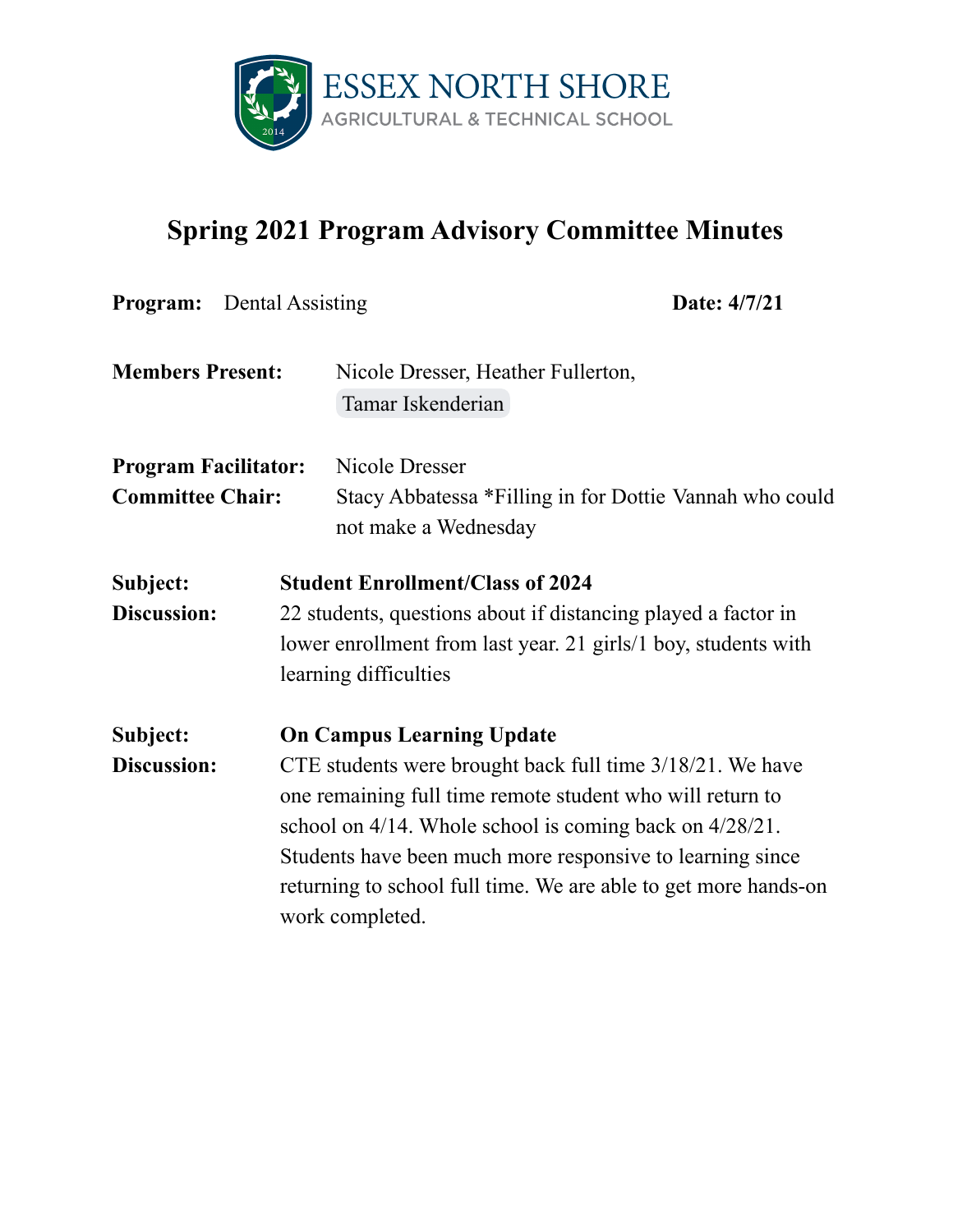

## **Subject: Curriculum Bias/Programmatic Review Discussion:** Still a lot of "white hair guy" dentists dominate the industry. There is a stigma for boys coming into the school to choose "boy shops". There needs to be a change in the mindset of the parents to increase the numbers of non-trad students There are 3 boys in the UNE class of 2024. It was recommended to Nick from Dr. Hanlon to become a leader for males in the profession and potentially start a

podcast. Dianne Doucette brings forward that GLTS is 100% Spanish in their dental assisting program. All working dental members agree that there is not as much stigma with race in the profession as there is with gender in the profession. The classes at Tufts are becoming more diverse as well as at ENSATS.

## **Subject: Senior Portfolio Showcase Discussion:** Scheduled for Friday May 7, 2021. Current industry members were going to check their schedules to see if they can attend. Meeting will be held via Zoom. **Subject: Employee Outlook/Industry Trends Discussion:** There are almost no dental assistants available looking for work. It was discussed that we were contacted by an oral surgeon, Dr. Shannon who wants to try to change licensure requirements for the state of MA. Dr. Hanlon feels that sometimes it's the employer and how they treat people versus the lack of people willing to work. The question was brought up that the transition to bigger corporate ownership versus single practitioner owned practices are impacting this lack of